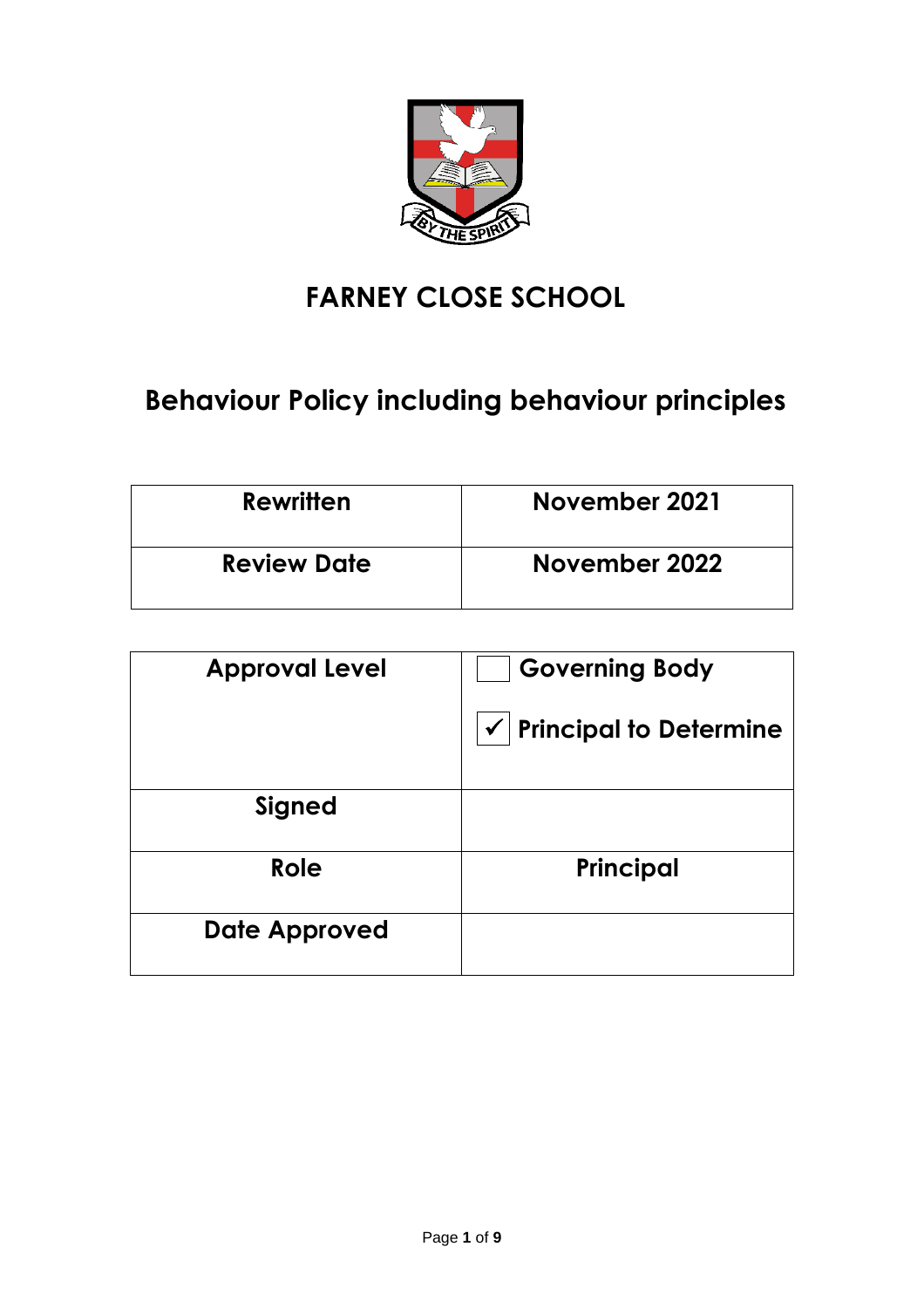# **Contents**

# **1. Aims**

This policy aims to:

- Provide a **consistent approach** to behaviour management
- **Define** what we consider to be unacceptable behaviour, including bullying
- Outline **how young people are expected to behave**
- Summarise the **roles and responsibilities** of different people in the school community with regards to behaviour management
- Outline our system of **rewards and sanctions**

# **2. Legislation and statutory requirements**

This policy is based on advice from the Department for Education (DfE) on:

- [Behaviour and discipline in schools](https://www.gov.uk/government/publications/behaviour-and-discipline-in-schools)
- [Searching, screening and confiscation at school](https://www.gov.uk/government/publications/searching-screening-and-confiscation)
- [The Equality Act 2010](https://www.gov.uk/government/publications/equality-act-2010-advice-for-schools)
- [Use of reasonable force](https://www.gov.uk/government/publications/use-of-reasonable-force-in-schools) in schools
- Supporting young people [with medical conditions at school](https://www.gov.uk/government/publications/supporting-pupils-at-school-with-medical-conditions--3)

It is also based on the [special educational needs and disability \(SEND\) code of practice.](https://www.gov.uk/government/publications/send-code-of-practice-0-to-25) In addition, this policy is based on:

- Section 175 of the **Education Act 2002**, which outlines a school's duty to safeguard and promote the welfare of its young people
- Sections 88-94 of the [Education and Inspections Act 2006,](http://www.legislation.gov.uk/ukpga/2006/40/section/88) which require schools to regulate young people' behaviour and publish a behaviour policy and written statement of behaviour principles, and give schools the authority to confiscate young people' property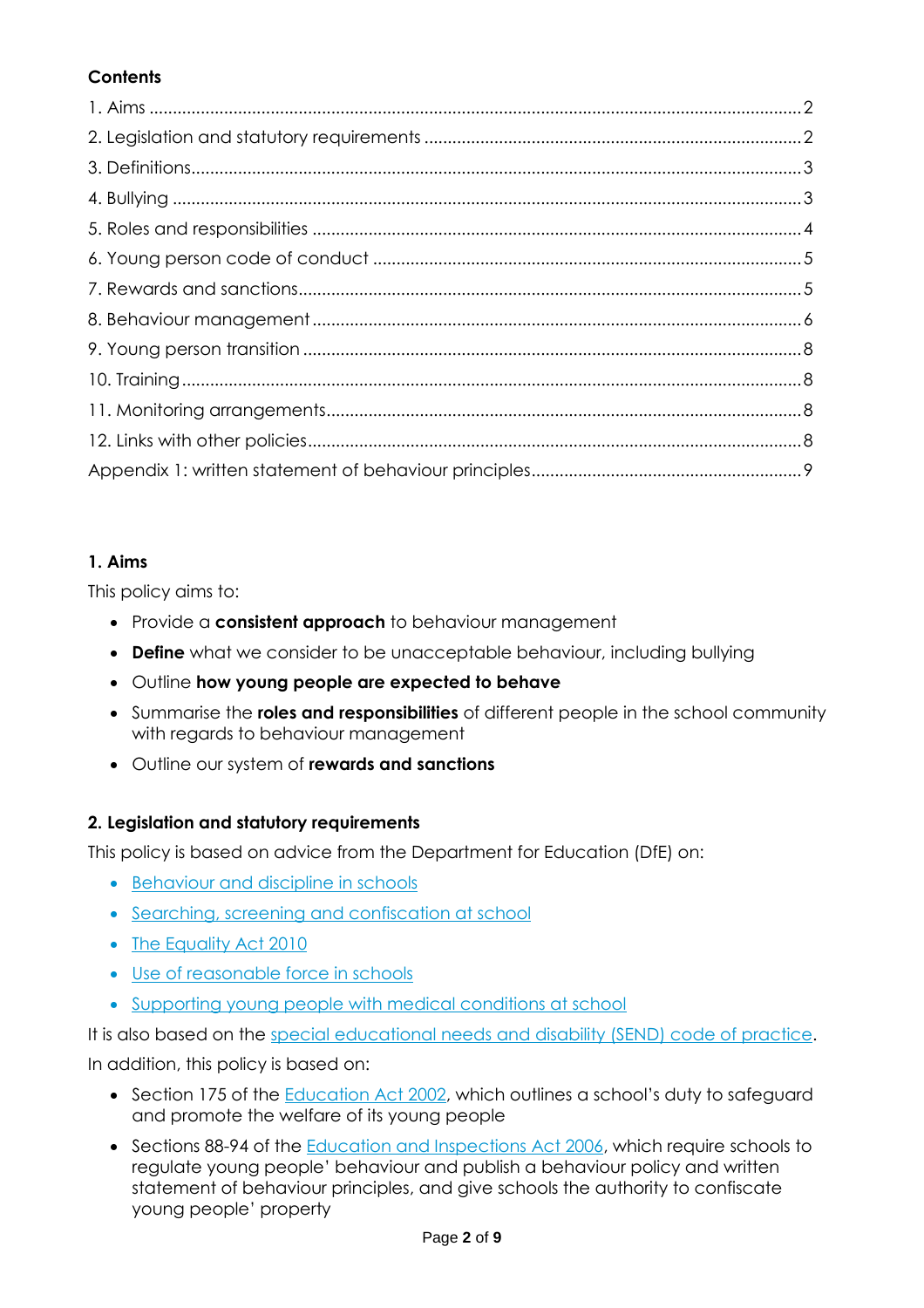## **3. Definitions**

**Minor misbehaviour** is defined as:

- Disruption in lessons, in corridors between lessons, at break and lunchtimes and during the residential hours
- Non-completion of classwork or homework
- Poor attitude
- Incorrect uniform

#### **Serious misbehaviour** is defined as:

- Repeated breaches of the school rules
- Any form of bullying
- Sexual assault, which is any unwanted sexual behaviour that causes humiliation, pain, fear or intimidation
- Vandalism
- Theft
- Fighting
- Smoking
- Racist, sexist, homophobic or discriminatory behaviour
- Possession of any prohibited items. These are:
	- o Mobile Phones
	- o Knives or weapons
	- o Alcohol
	- o Illegal drugs
	- o Stolen items
	- o Tobacco and cigarette papers
	- o Fireworks
	- o Pornographic images
	- o Any article a staff member reasonably suspects has been, or is likely to be, used to commit an offence, or to cause personal injury to, or damage to the property of, any person (including the young person)

## **4. Bullying**

**Bullying** is defined as the repetitive, intentional harming of one person or group by another person or group, where the relationship involves an imbalance of power.

Bullying is, therefore:

- Deliberately hurtful
- Repeated, often over a period of time
- Difficult to defend against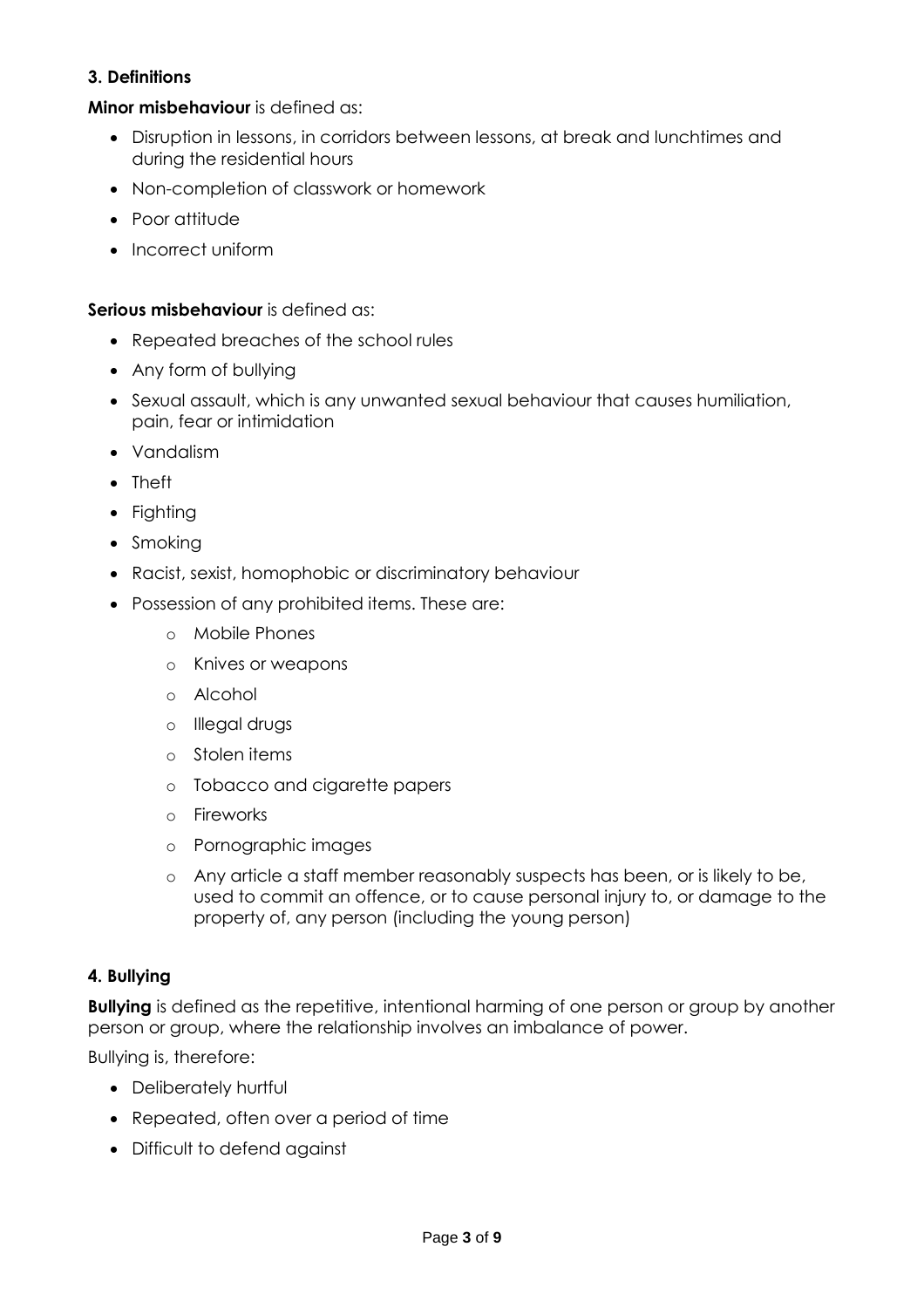| <b>Type of bullying</b>   | Definition                                                                                                                                                                             |
|---------------------------|----------------------------------------------------------------------------------------------------------------------------------------------------------------------------------------|
| Emotional                 | Being unfriendly, excluding, formenting                                                                                                                                                |
| Physical                  | Hitting, kicking, pushing, taking another's belongings, any<br>use of violence                                                                                                         |
| Racial                    | Racial taunts, graffiti, gestures                                                                                                                                                      |
| Sexual                    | Explicit sexual remarks, display of sexual material, sexual<br>gestures, unwanted physical attention, comments about<br>sexual reputation or performance, or inappropriate<br>touching |
| Direct or indirect verbal | Name-calling, sarcasm, spreading rumours, teasing                                                                                                                                      |
| Cyber-bullying            | Bullying that takes place online, such as through social<br>networking sites, messaging apps or gaming sites                                                                           |

Details of our school's approach to preventing and addressing bullying are set out in our anti-bullying Policy.

## **5. Roles and responsibilities**

## **5.1 The governing board**

The school's governing board is responsible for reviewing and approving the written statement of behaviour principles (appendix 1).

The school's governing board will also review this behaviour policy in conjunction with the Principal and monitor the policy's effectiveness, holding the Principal to account for its implementation.

## **5.2 The Principal**

The Principal is responsible for reviewing this behaviour policy in conjunction with the governing board, giving due consideration to the school's statement of behaviour principles (appendix 1). The Principal will also approve this policy.

The Principal will ensure that the school environment encourages positive behaviour and that staff deal effectively with poor behaviour and will monitor how staff implement this policy to ensure rewards and sanctions are applied consistently.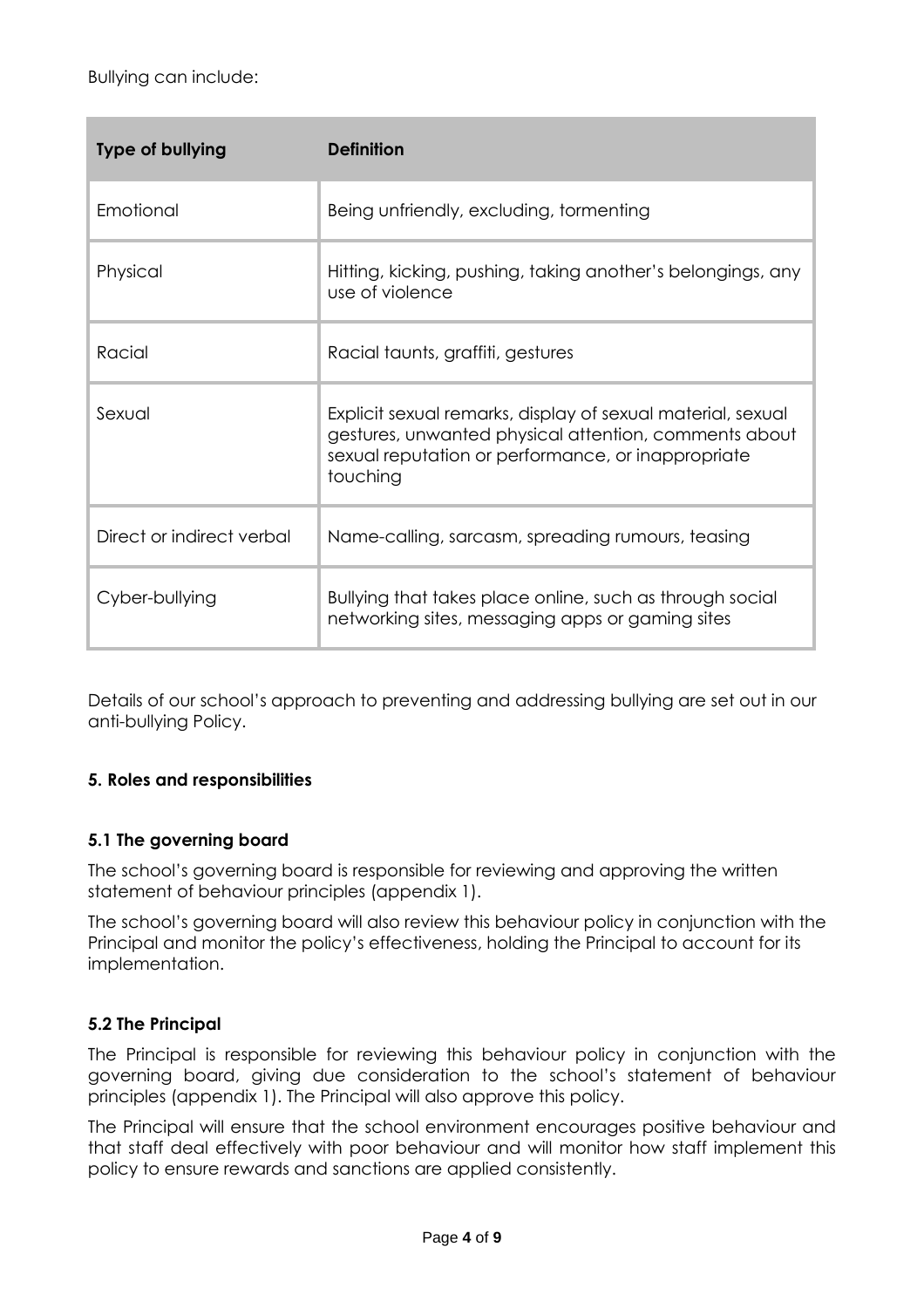## **5.3 Staff**

Staff are responsible for:

- Implementing the behaviour policy consistently
- Modelling positive behaviour
- Providing a personalised approach to the specific behavioural needs of particular young people
- Recording behaviour incidents on CPOMs in a timely manner which is no later than that same day dependant of the level of severity

The senior management team will support staff in responding to behaviour incidents.

## **5.4 Parents / Carers**

Parents / carers are expected to:

- Support their child in adhering to the young person code of conduct
- Inform the school of any changes in circumstances that may affect their child's behaviour
- Discuss any behavioural concerns with their child's Link Worker or class tutor promptly

## **6. Young person code of conduct**

Young people are expected to:

- Behave in an orderly and self-controlled way
- Show respect to members of staff and each other
- In class, make it possible for all young people to learn
- Move quietly around the school
- Treat the school buildings and school property with respect
- Wear the correct uniform at all times
- Accept sanctions when given
- Refrain from behaving in a way that brings the school into disrepute, including when outside school

## **7. Rewards and sanctions**

The school has a separate Rewards and Sanction Policy which is detailed briefly below.

## **7.1 List of rewards and sanctions**

Positive behaviour will be rewarded with:

- Praise
- Merit marks
- Letters or phone calls home to parents
- Special responsibilities/privileges including trips out
- Pocket money based on a points system (see Rewards and Sanction policy for a breakdown of points and pocket money)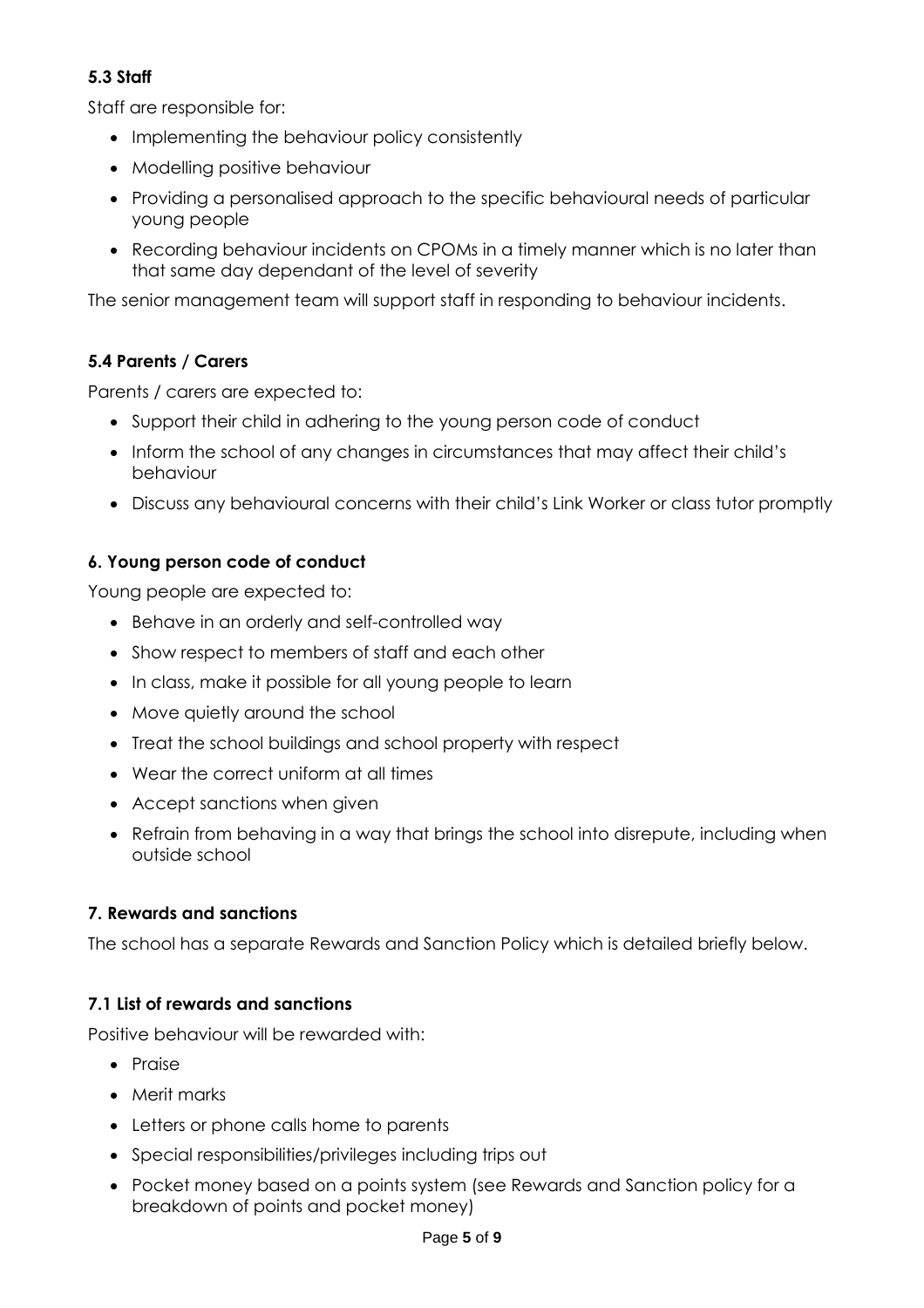The school may use one or more of the following sanctions in response to unacceptable behaviour:

- A verbal reprimand
- Sending the young person out of the lesson to work elsewhere
- Expecting work to be completed after school, or at break or lunchtime
- Attendance at after school lessons
- Referring the young person to a senior member of staff
- Letters, Emails or phone calls home to parents
- Agreeing a behaviour contract
- Putting a young person 'on report'

We may use the Hub in response to serious or persistent breaches of this policy. Young people may be sent to the Hub during lessons if they are disruptive, and they will be expected to complete the same work as they would in class.

Young people who do not attend an after-school lesson are sent to the evening duty office to complete their work.

The Hub is managed by a teachers and members of the care team.

## **7.2 Off-site behaviour**

An offsite ban may be applied where a young person has misbehaved whilst off-site when representing the school, such as on a school trip or on the way to or from school.

## **7.3 Malicious allegations**

Where a young person makes an accusation against a member of staff and that accusation is shown to have been malicious, the Principal will sanction the young person in accordance with this policy.

Please refer to our policy for dealing with allegations of abuse against staff for more information on responding to allegations of abuse.

The Principal will also consider the pastoral needs of staff accused of misconduct.

## **8. Behaviour management**

Farney Close believes in a positive approach to managing behaviour, celebrating success and using "sanctioning" as a means of reflection with a view to making the right choices moving forward.

## **8.1 Classroom management**

Teaching and support staff are responsible for setting the tone and context for positive behaviour within the classroom.

They will:

• Create and maintain a stimulating environment that encourages young people to be engaged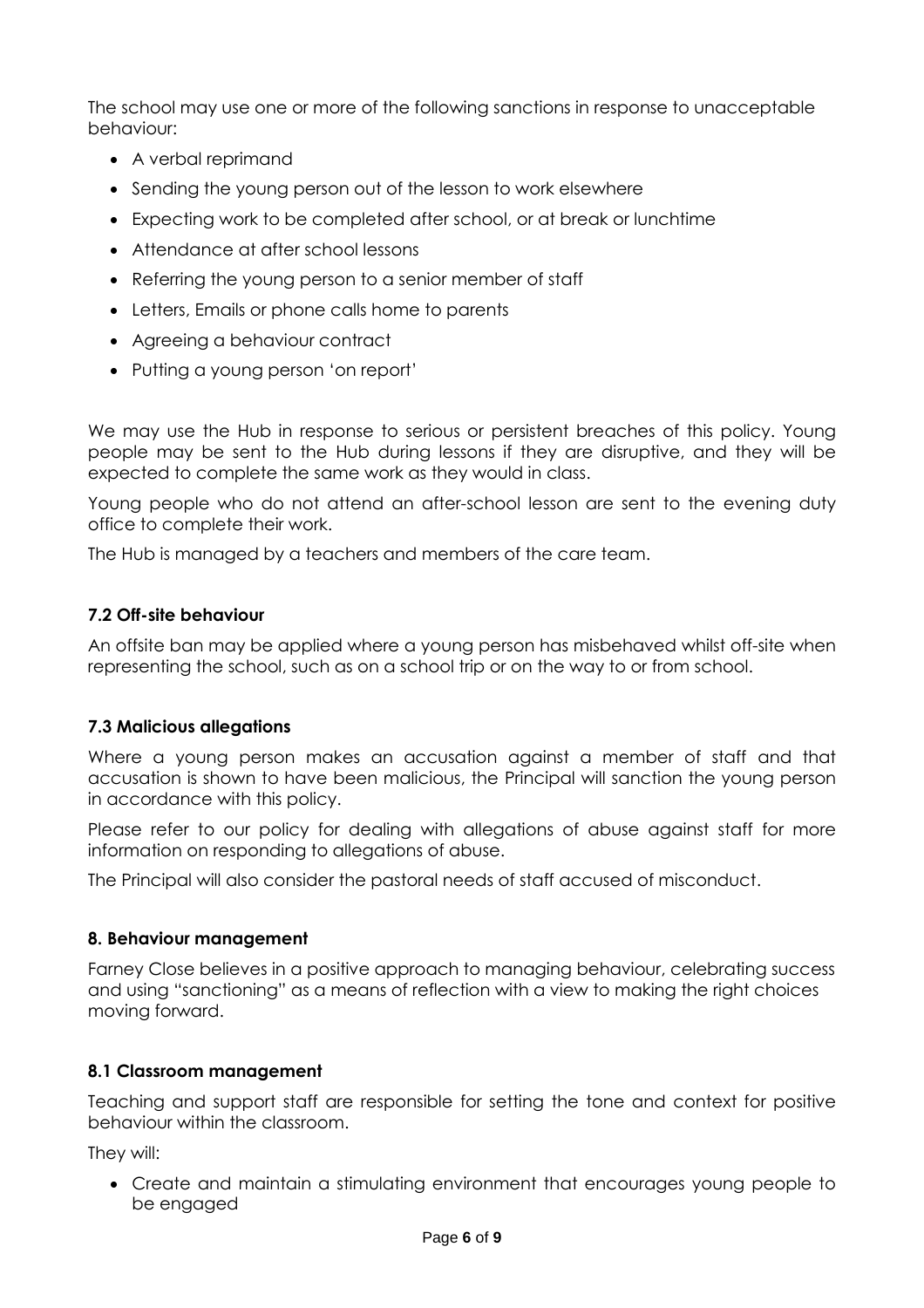- Display the young person code of conduct or their own classroom rules
- Develop a positive relationship with young people, which may include:
	- o Greeting young people in the morning/at the start of lessons
	- o Establishing clear routines
	- o Communicating expectations of behaviour in ways other than verbally
	- o Highlighting and promoting good behaviour
	- o Concluding the day positively and starting the next day afresh
	- o Having a plan for dealing with low-level disruption
	- o Using positive reinforcement

## **8.2 Physical restraint**

In some circumstances, staff may use reasonable force to restrain a young person to prevent them:

- Causing disorder
- Causing harm to themselves or others
- Damaging property

Incidents of physical restraint must:

- **Always be used as a last resort**
- Be applied using the minimum amount of force and for the minimum amount of time possible
- Be used in a way that maintains the safety and dignity of all concerned
- Never be used as a form of punishment
- Be recorded and reported to parents

## **8.3 Confiscation**

**Any prohibited items (listed in section 3) found in young people's possession will be confiscated.** These items will not be returned to young people with the exception of their mobile phone which will be returned at the end of the week.

We will also confiscate any item which is harmful or detrimental to school discipline. These items will be returned to young people after discussion with senior leaders and parents, if appropriate.

Searching and screening young people is conducted in line with the DfE's latest guidance [on searching, screening and confiscation.](https://www.gov.uk/government/publications/searching-screening-and-confiscation)

## **8.4 Young person support**

The school recognises its legal duty under the Equality Act 2010 to prevent young people with a protected characteristic from being at a disadvantage. Consequently, our approach to challenging behaviour may be differentiated to cater to the needs of the young person.

The school evaluates a young person who exhibits challenging behaviour to determine whether they have any underlying needs that are not currently being met. We assess how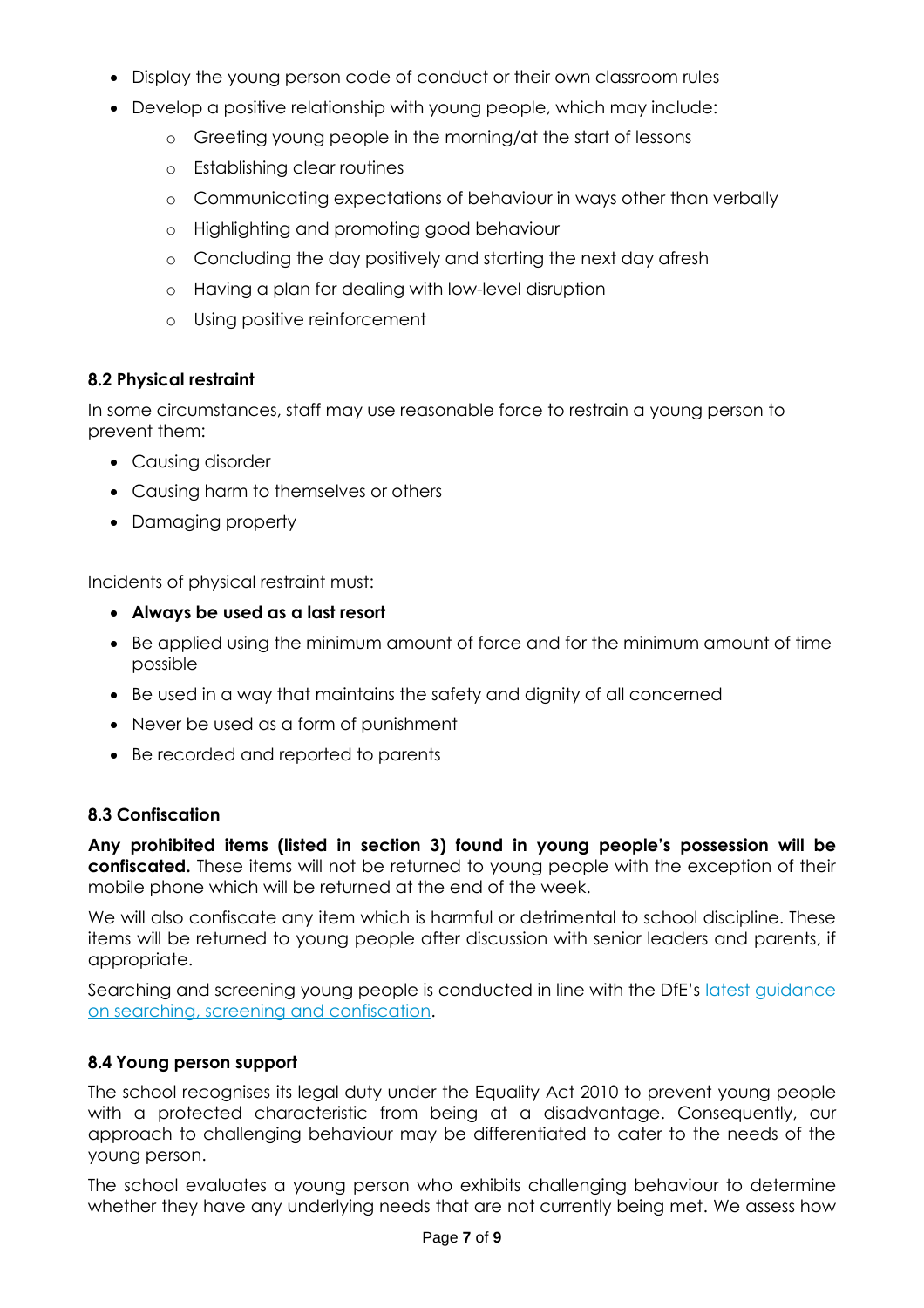best to meet these needs within each young person's individual risk assessment, their educational passport and their care plan.

Where necessary, support and advice will also be sought from specialist teachers, an educational psychologist, medical practitioners and/or others, to identify or support specific needs.

When acute needs are identified in a young person, we will liaise with external agencies and plan support programmes for that child. We will work with parents to create the plan and review it on a regular basis.

## **9. Young person transition**

To ensure a smooth transition to the next year, young people have transition sessions with their new teacher(s). In addition, staff members hold transition meetings.

To ensure behaviour is continually monitored and the right support is in place, information relating to young person's behaviour issues may be transferred to relevant staff at any point that this is deemed appropriate to support their ongoing learning. Information on behaviour issues may also be shared with new settings for those young people transferring to other schools.

## **10. Training**

Our staff are provided with training on managing behaviour, including proper use of restraint, as part of their induction process. *Farney Close uses the Team Teach method of supporting young people to manage their behaviour, all face to face staff are trained in the 12-hour course.*

Behaviour management will also form part of continuing professional development.

A staff training log is maintained for all Farney Close employees.

## **11. Monitoring arrangements**

This behaviour policy will be reviewed by the Principal and full governing body every year. At each review, the policy will be approved by the Principal.

The schools written statement of behaviour principles (appendix 1) will be reviewed and approved by the full governing board every 2 years.

## **12. Links with other policies**

This behaviour policy is linked to the following policies:

- Policy on supporting young people with their behaviour through the use of Team **Teach**
- Exclusions policy
- Child Protection and Safeguarding policy
- Anti-Bullying Policy
- Rewards and Sanction Policy